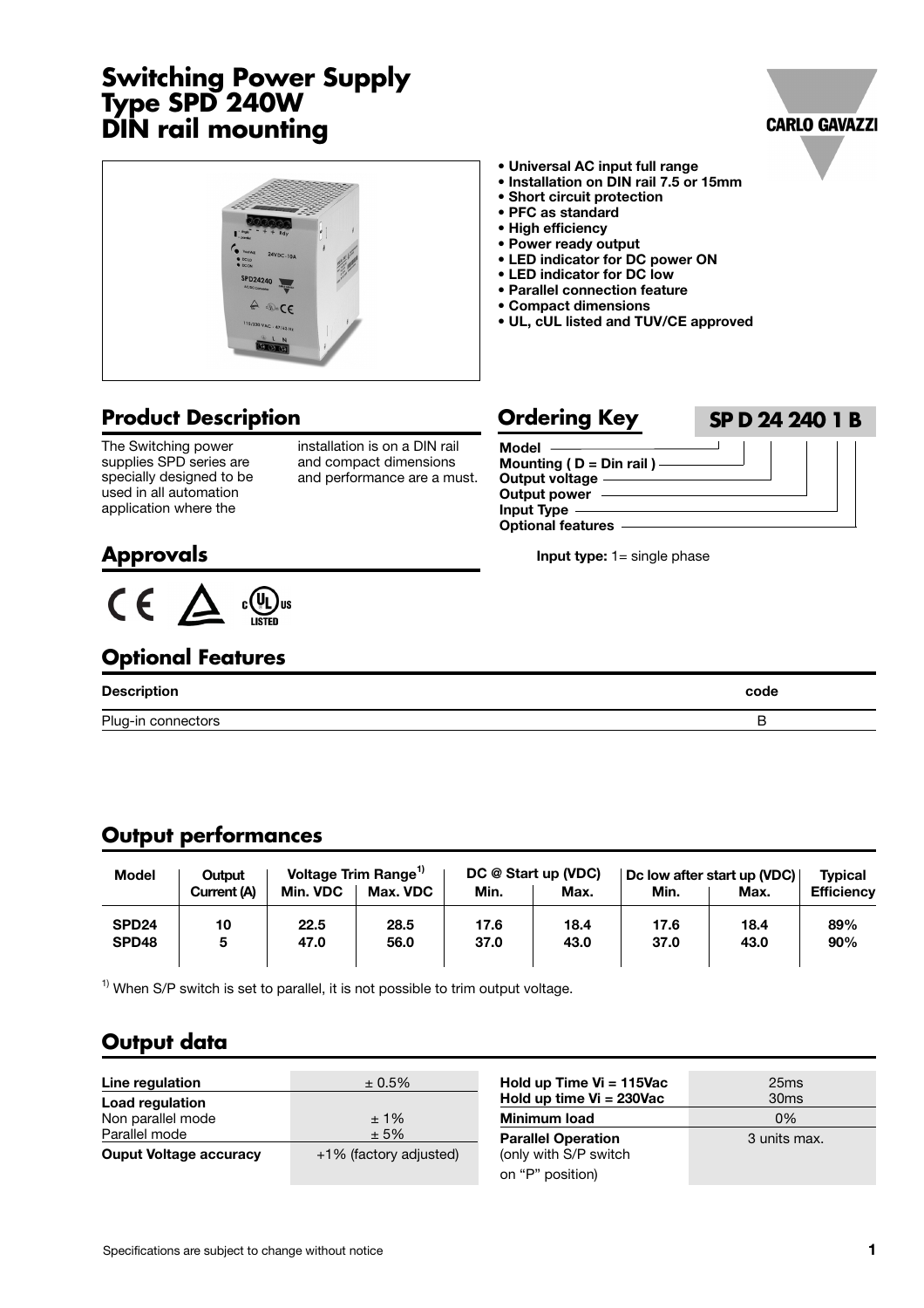

## **Input data**

| Rated input voltage                  | 115/230 (autoselect) | <b>Frequency range</b>    | $47 - 63$ |
|--------------------------------------|----------------------|---------------------------|-----------|
| Voltage range                        |                      | Inrush current            |           |
| AC in, 115 selected                  | 93 - 132 Vac         | $Vi = 115$ Vac            | 30A       |
| AC in, 230 selected                  | 186 - 264 Vac        | $Vi = 230$ Vac            | 60A       |
| DC in                                | 210 - 370 Vdc        | P.F.C. Vi= 230Vac, Ionom. | 0.7       |
| <b>Rated input current (115/230)</b> | 5.4/2.2A             |                           |           |

| <b>Controls and Protections</b> |
|---------------------------------|
|---------------------------------|

| <b>Input Fuse</b>                | T6.3A/250Vac internal* |
|----------------------------------|------------------------|
| <b>Overvoltage Protection</b>    | $120 - 145%$           |
| <b>Output Short Circuit</b>      | Current limit          |
| <b>Rated Overload Protection</b> | 105-145%               |

**Power ready output** (only SPD 24) Threshold voltages 17.6 - 19.4 VDC<br>Contact rating at 60Vdc 0.3A Contact rating at 60Vdc 0.3A<br>
insulation 500Vdc insulation

**Frequency range** 47- 63 Hz

\* Not replaceable by user.

# **General data (@ nominal line, full load, 25°C )**

| <b>Ambient temperature</b>                                        | -10 $^{\circ}$ C to 71 $^{\circ}$ C                      |
|-------------------------------------------------------------------|----------------------------------------------------------|
| Derating (>60 $^{\circ}$ C to +71 $^{\circ}$ C)                   | $2.5\%/°C$                                               |
| <b>Ambient humidity</b>                                           | 20 - 95%RH                                               |
| <b>Storage</b>                                                    | -25 $^{\circ}$ C to +85 $^{\circ}$ C                     |
| Dimensions L x W x D<br>Screw terminal type<br>Plug in connectors | $125 \times 83 \times 126$<br>$142 \times 83 \times 126$ |

| Cooling                  | Free air convection              |
|--------------------------|----------------------------------|
| MTBF (MIL-HDBK-217F)     | 514.000h                         |
| Case material            | Metal (powder painted aluminium) |
| Weight                   | 1000g                            |
| <b>Protection degree</b> | IP <sub>20</sub>                 |

## **Approvals and EMC**

| Insulation voltage I / O     | 3.000Vac                               | CЕ | EN61000-6-3                               |
|------------------------------|----------------------------------------|----|-------------------------------------------|
| <b>Insulation resistance</b> | 100Mohm                                |    | $EN55022$ class B                         |
| UL / cUL                     | UL508 listed, UL60950-1,<br>Recognised |    | EN61000-3-2<br>EN61000-3-3<br>EN61000-6-2 |
| TUV                          | EN60950                                |    | EN55024                                   |

# **Block diagrams**



1) For SPD 24